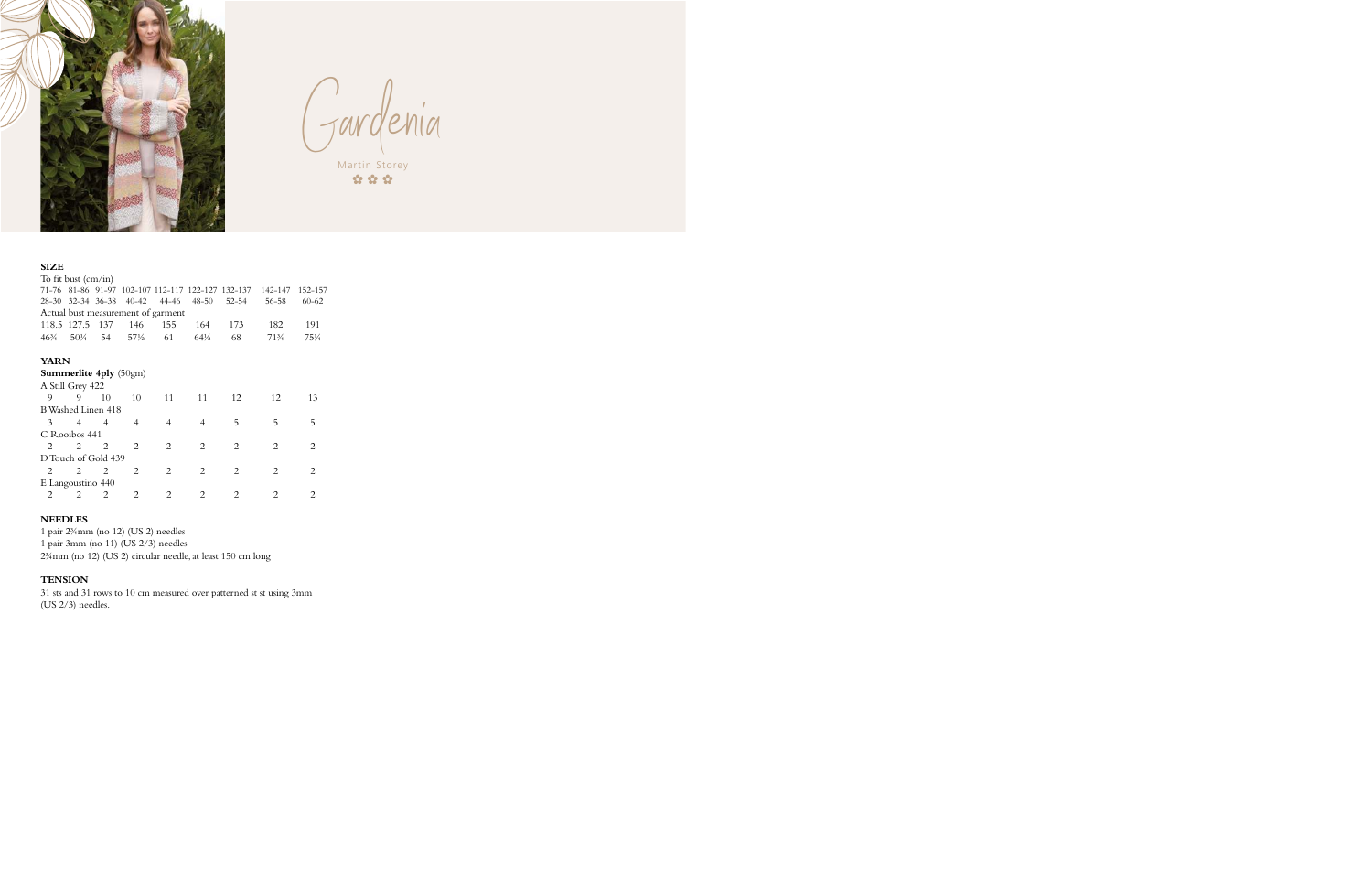

Fleur

Martin Storey

### **SIZE**

|             | To fit bust $\langle$ cm/in $\rangle$ |                 |                                  |                                    |                                           |                 |                                                                |       |
|-------------|---------------------------------------|-----------------|----------------------------------|------------------------------------|-------------------------------------------|-----------------|----------------------------------------------------------------|-------|
|             |                                       |                 |                                  |                                    |                                           |                 | 71-76 81-86 91-97 102-107112-117122-127132-137 142-147 152-157 |       |
|             |                                       |                 |                                  |                                    | 28-30 32-34 36-38 40-42 44-46 48-50 52-54 |                 | 56–58                                                          | 60-62 |
|             |                                       |                 |                                  | Actual bust measurement of garment |                                           |                 |                                                                |       |
| 100         |                                       | 107.5 115.5 123 |                                  | 138.5                              | 146                                       | 154             | 161.5                                                          | 169   |
| 39¼         | $42\frac{1}{4}$ $45\frac{1}{2}$       |                 | $48\frac{1}{2}$ 54 $\frac{1}{2}$ |                                    | 57½                                       | $60\frac{3}{4}$ | $63\frac{1}{2}$                                                | 66½   |
| <b>YARN</b> |                                       | Summerlite DK   | (50gm)                           |                                    |                                           |                 |                                                                |       |
|             | A Mushroom 454                        |                 |                                  |                                    |                                           |                 |                                                                |       |
| 8           | 9                                     | 9               | 10                               |                                    | 12.                                       | 13              | 13                                                             | 14    |

### B Silvery Blue 468

| 3             | 3 | 3                                   | 3             |   |   |   |  |
|---------------|---|-------------------------------------|---------------|---|---|---|--|
|               |   |                                     |               |   |   |   |  |
| $\mathcal{L}$ | 3 | 3                                   | 3             | 3 | 3 | 3 |  |
|               |   |                                     |               |   |   |   |  |
|               |   |                                     | $\mathcal{P}$ | 3 | 3 |   |  |
|               |   | C Seashell 466<br>D Pink Powder 472 |               |   |   |   |  |

### **NEEDLES**

1 pair 3¼mm (no 10) (US 3) needles

1 pair 3¾mm (no 9) (US 5) needles

3¼ mm (no 10) (US 3) circular needle at least 100 cm long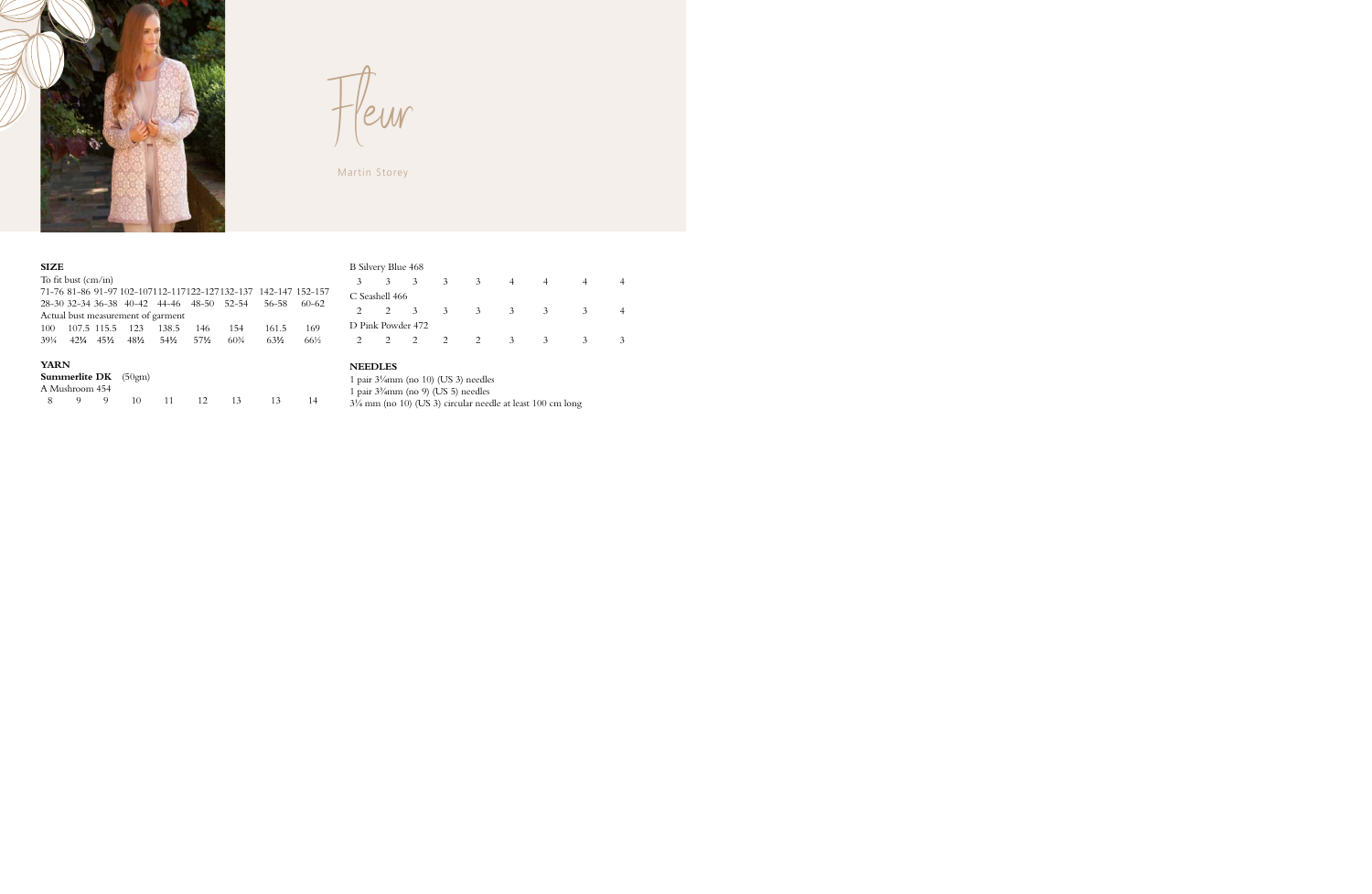

Sunny Cowl Martin Storey

# **YARN**

| <b>Summerlite DK</b> $(50gm)$ |               |
|-------------------------------|---------------|
| A Seashell 466                | 5             |
| B Indigo 450                  | 1             |
| C Favourite Denim 469         | $\mathcal{P}$ |
| D Summer 453                  | 1             |

### **NEEDLES**

3¾mm (no 9) (US 5) circular needle, no more than 40cm long

#### **TENSION**

25 sts and 26 rows to 10 cm meas over patterned st st using 3¾mm (US 5) needles.

### **FINISHED SIZE**

Completed cowl meas 22.5 cm (8¾ in) deep and 142 cm (56 in) all around.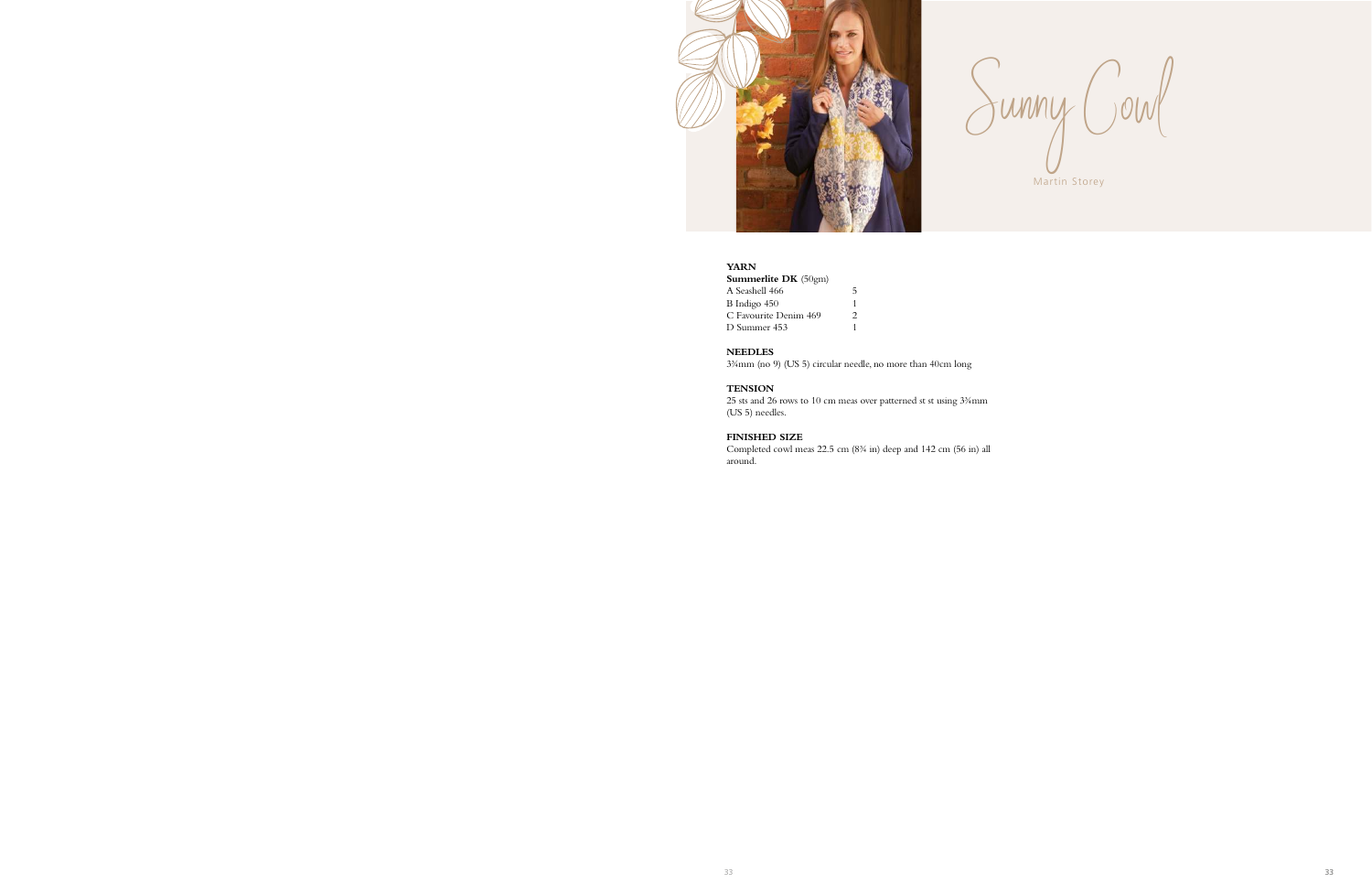

| To fit bust (cm/in)                |             |             |
|------------------------------------|-------------|-------------|
| $71 - 97$                          | $102 - 127$ | $132 - 157$ |
| $28 - 38$                          | $40 - 50$   | $52 - 62$   |
| Actual circumference at lower edge |             |             |
| 137                                | 154.5       | 171.5       |
| 54                                 | $60\%$      | 67½         |

**Summerlite DK** (50gm)  $\frac{5}{7}$ 5 7 8 (photographed in Silvery Blue 468)

### **YARN**

# **NEEDLES**



Butterfly Poncho Martin Storey  $\alpha$   $\alpha$   $\alpha$ 

Two 3¼mm (no 10) (US 3) circular needles, one no more than 100 cm long and one no more than 40 cm long 3¾mm (no 9) (US 5) circular needles in the following lengths: 100 cm, 80 cm, 60 cm and 40 cm

Butterfly Wrap Martin Storey  $\alpha$   $\alpha$ 

### **TENSION**

21 sts and 32 rows to 10 cm measured over patt using 3¾mm (US 5) circular needle.



**YARN Summerlite 4Ply** (50gm) Washed Linen 418 x9

**NEEDLES** 1 pair 3mm (no 11) (US 2/3) needles

**TENSION** 28 sts and 36 rows to 10 cm measured over patt using 3mm (US 3) needles.

**FINISHED SIZE** width: 43 cm (17 in) length: approx. 243.5 cm (95¾ in)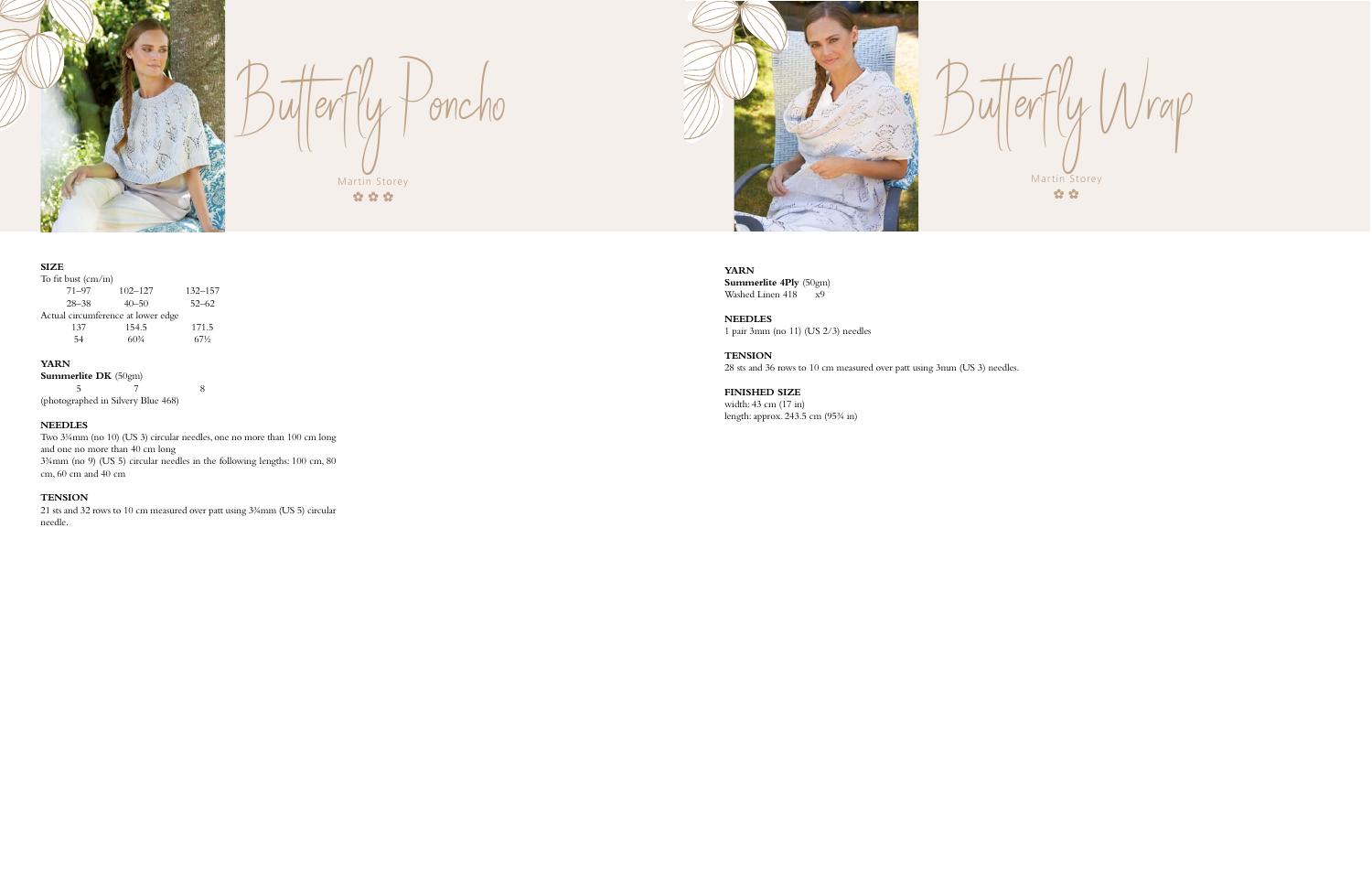

 $\bigcap_{y\in Y}$ 

Martin Storey  $\alpha$   $\alpha$ Image Page 2



### **SIZE**

|                                  | To fit bust $\text{(cm/in)}$       |                |                             |                |                |                                                   |         |           |  |  |  |
|----------------------------------|------------------------------------|----------------|-----------------------------|----------------|----------------|---------------------------------------------------|---------|-----------|--|--|--|
|                                  |                                    |                |                             |                |                | 71–76 81–86 91–97 102–107 112–117 122–127 132–137 | 142-147 | 152-157   |  |  |  |
|                                  | 28-30 32-34 36-38                  |                | $40 - 42$                   | 44-46          | $48 - 50$      | $52 - 54$                                         | 56-58   | $60 - 62$ |  |  |  |
|                                  |                                    |                |                             |                |                |                                                   |         |           |  |  |  |
|                                  | Actual bust measurement of garment |                |                             |                |                |                                                   |         |           |  |  |  |
| 80                               | 91                                 | 100            | 111                         | 120            | 131            | 140                                               | 151     | 160       |  |  |  |
| 31½ 35¾                          |                                    | 39¼            | $43\frac{3}{4}$             | 471⁄4          | 51½            | 55                                                | 59½     | 63        |  |  |  |
|                                  |                                    |                |                             |                |                |                                                   |         |           |  |  |  |
| <b>YARN</b>                      |                                    |                |                             |                |                |                                                   |         |           |  |  |  |
|                                  | <b>Summerlite DK</b> $(50gm)$      |                |                             |                |                |                                                   |         |           |  |  |  |
|                                  | <b>Striped Version</b>             |                |                             |                |                |                                                   |         |           |  |  |  |
|                                  | A Pink Powder 472                  |                |                             |                |                |                                                   |         |           |  |  |  |
| 2                                | 3                                  | 3              | 3                           | 3              | 4              | $\overline{4}$                                    | 4       | 4         |  |  |  |
|                                  | B Summer 453                       |                |                             |                |                |                                                   |         |           |  |  |  |
| 3                                | 4                                  | $\overline{4}$ | $\overline{4}$              | 5              | 5              | 5                                                 | 6       | 6         |  |  |  |
|                                  | C Favourite Denim 469              |                |                             |                |                |                                                   |         |           |  |  |  |
| $\mathfrak{D}_{\mathfrak{p}}$    | 2                                  | $\mathcal{L}$  | $\mathcal{D}_{\mathcal{L}}$ | $\overline{c}$ | $\overline{c}$ | 3                                                 | 3       | 3         |  |  |  |
|                                  | D Seashell 466                     |                |                             |                |                |                                                   |         |           |  |  |  |
| 2                                | 2                                  | 2              | $\overline{c}$              | $\overline{c}$ | $\overline{2}$ | 3                                                 | 3       | 3         |  |  |  |
|                                  | <b>Plain Version</b>               |                |                             |                |                |                                                   |         |           |  |  |  |
| 8                                | 8                                  | 9              | 10                          | 10             | 12             | 13                                                | 13      | 14        |  |  |  |
| (photographed in Cantaloupe 456) |                                    |                |                             |                |                |                                                   |         |           |  |  |  |

### **NEEDLES**

1 pair 3¼mm (no 10) (US 3) needles

1 pair 3¾mm (no 9) (US 5) needles

3¾mm (no 9) (US 5) circular needle, no more than 40 cm long

#### **TENSION**

22 sts and 30 rows to 10 cm measured over st st using 3¾mm (US 5) needles.  $21$  sts and  $40$  rows to  $10$  cm measured over g st using  $3\% {\rm mm}$  (US 5) needles.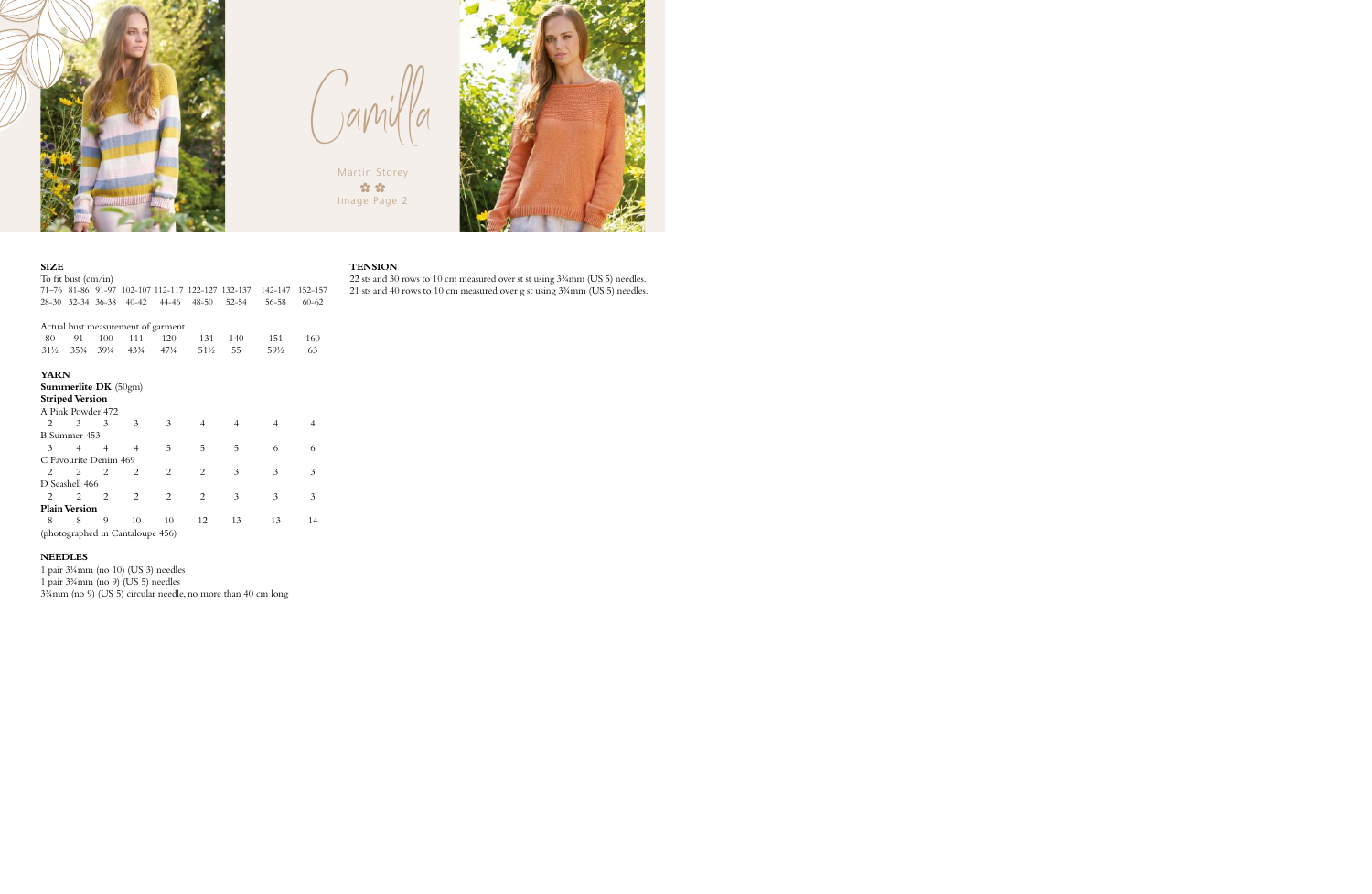**YARN Summerlite 4ply** (50gm) Washed Linen 418 x1

### **NEEDLES**

Set of 4 double-pointed 2¾mm (no 12) (US 2) needles Set of 4 double-pointed 3mm (no 11) (US 2/3) needles

### **TENSION**



 $De\{\rho hine + \lceil a \rceil \}$ Martin Storey

 $\alpha$   $\alpha$ 

To fit bust (cm/in) 71 – 97 102–127 132–147 28–38 40–50 52–62 Actual width at lower edge (before seaming)<br>58 65 73 58 65 73<br>23 25.5 29  $25.5$ 

28 sts and 36 rounds to 10 cm meas over st st using 3mm (US 3) needles. 26 sts and 41 rounds to 10 cm meas over patt using 3mm (US 3) needles.

# **FINISHED SIZE**

circumference: 54 cm (21.5 in) length: 25 cm (10 in)



Martin Storey  $\hat{\alpha} \hat{\alpha} \hat{\alpha}$ 

oncho

### **SIZE**

### **YARN**

**Summerlite 4ply** (50gm) Duck Egg 419 7 8 9

**NEEDLES**

1 pair 3mm (no 11) (US 3) needles

#### **TENSION**

26 sts and 41 rows to 10 cm meas over patt using 3mm (US 3) needles.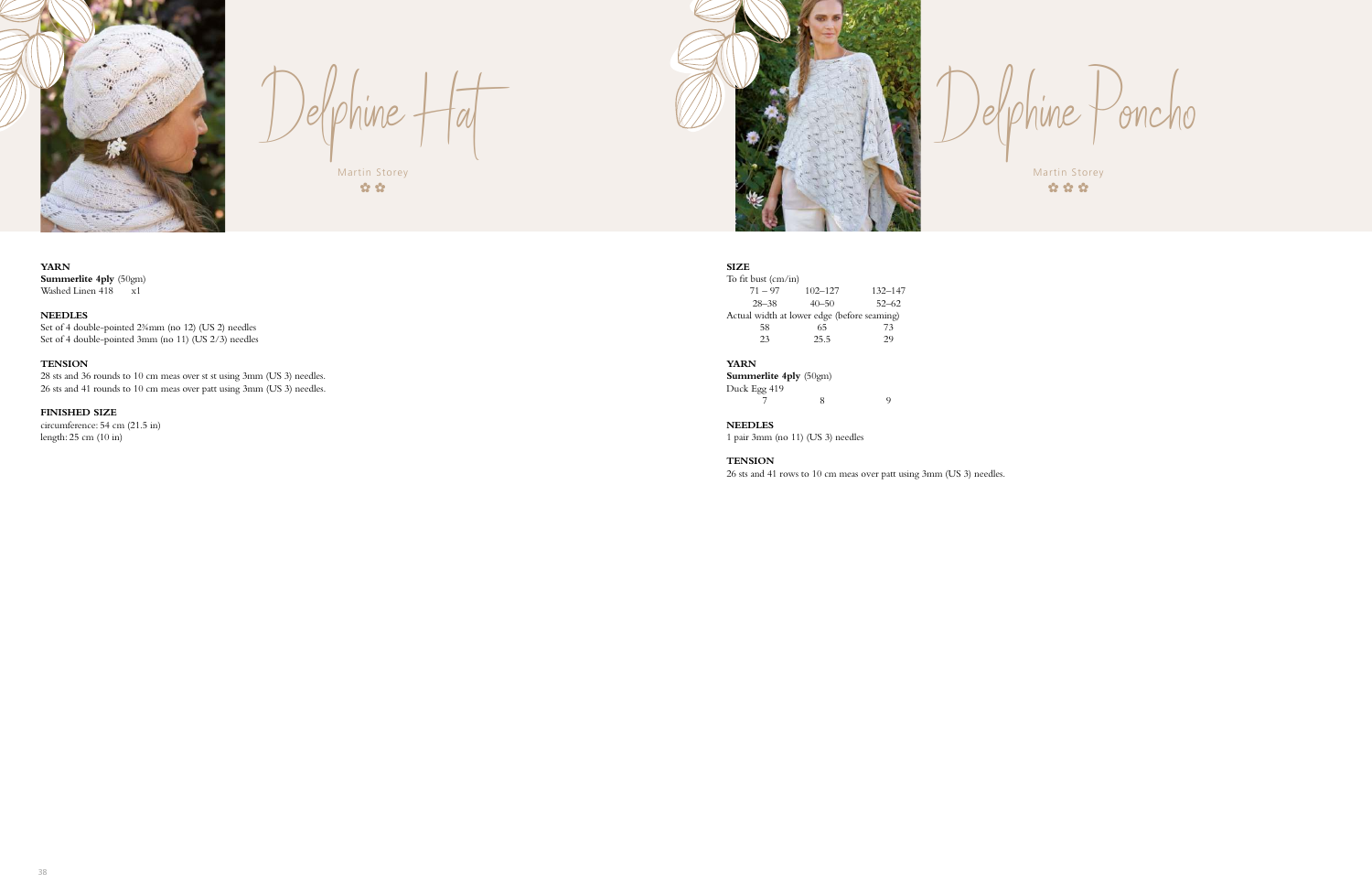

Zinnia

Martin Storey  $\alpha$   $\alpha$   $\alpha$ 

### **SIZE**

| To fit bust $\text{(cm/in)}$                                   |                               |                                                                                                                                                                 |                               |                                     |                                |                             |               |           |  |  |
|----------------------------------------------------------------|-------------------------------|-----------------------------------------------------------------------------------------------------------------------------------------------------------------|-------------------------------|-------------------------------------|--------------------------------|-----------------------------|---------------|-----------|--|--|
| 71-76 81-86 91-97 102-107112-117122-127132-137 142-147 152-157 |                               |                                                                                                                                                                 |                               |                                     |                                |                             |               |           |  |  |
|                                                                |                               |                                                                                                                                                                 |                               | 28-30 32-34 36-38 40-42 44-46 48-50 |                                | $52 - 54$                   | 56–58         | $60 - 62$ |  |  |
|                                                                |                               |                                                                                                                                                                 |                               | Actual bust measurement of garment  |                                |                             |               |           |  |  |
| 96                                                             |                               | 106.5 115.5 126                                                                                                                                                 |                               | 136                                 | 146.5                          | 155.5                       | 166           | 176       |  |  |
| $37\frac{3}{4}$                                                |                               |                                                                                                                                                                 |                               | 42 45½ 49½ 53½                      | 57 <sup>3</sup> / <sub>4</sub> | 61¼                         | 651/4         | 691/4     |  |  |
|                                                                |                               |                                                                                                                                                                 |                               |                                     |                                |                             |               |           |  |  |
| <b>YARN</b>                                                    |                               |                                                                                                                                                                 |                               |                                     |                                |                             |               |           |  |  |
|                                                                | <b>Summerlite 4ply</b> (50gm) |                                                                                                                                                                 |                               |                                     |                                |                             |               |           |  |  |
|                                                                | A Pepper Pot 431              |                                                                                                                                                                 |                               |                                     |                                |                             |               |           |  |  |
| 5.                                                             | 6                             | -6                                                                                                                                                              | 7                             | 7                                   | 8                              | 8                           | 9             | 9         |  |  |
|                                                                | B Duck Egg 419                |                                                                                                                                                                 |                               |                                     |                                |                             |               |           |  |  |
| $\mathfrak{D}_{\mathfrak{p}}$                                  | $\mathfrak{D}_{\mathfrak{p}}$ | $\mathfrak{D}_{\mathfrak{p}}$                                                                                                                                   | $\mathfrak{D}_{\mathfrak{p}}$ | $\mathfrak{D}_{\mathfrak{p}}$       | $\mathfrak{D}_{\mathfrak{p}}$  | $\mathcal{D}_{\mathcal{L}}$ | 3             | 3         |  |  |
|                                                                | C Blushes 420                 |                                                                                                                                                                 |                               |                                     |                                |                             |               |           |  |  |
|                                                                | $\mathcal{D}_{\mathcal{L}}$   | $\mathcal{D}_{\mathcal{A}}^{\mathcal{A}}(\mathcal{A})=\mathcal{D}_{\mathcal{A}}^{\mathcal{A}}(\mathcal{A})\mathcal{D}_{\mathcal{A}}^{\mathcal{A}}(\mathcal{A})$ | 2                             | 2                                   | $\mathfrak{D}$                 | 2                           | $\mathcal{P}$ |           |  |  |

### D Seashell 437

|  |  |  | $1 \quad 1 \quad 1 \quad 1 \quad 1 \quad 1 \quad 1 \quad 1 \quad 2 \quad 2$ |  |
|--|--|--|-----------------------------------------------------------------------------|--|
|  |  |  |                                                                             |  |

# **NEEDLES**

1 pair 2¾mm (no 12) (US 2) needles 1 pair 3mm (no 11) (US 2/3) needles

**BUTTONS** – 4 (Shell 2 cm, used showing reverse of button)

# **TENSION**

31 sts and 31 rows to 10 cm measured over patterned st st using 3mm (US 2/3) needles.